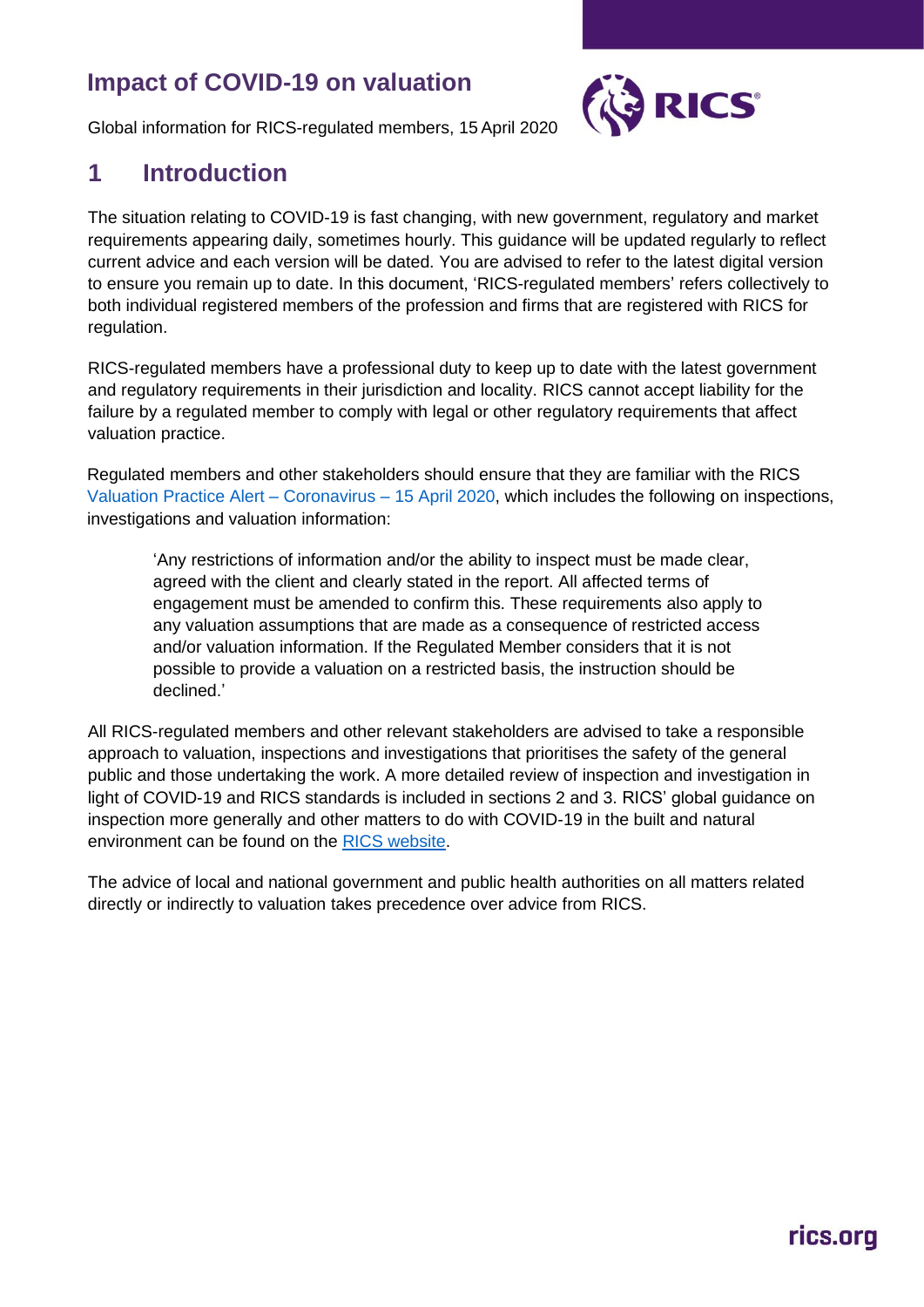### **2 Inspections**

#### **The latest government, regulatory and public health policy needs to be followed at all times.**

Inspections and investigations may take various forms including, but not limited to:

- full internal inspection of all but inaccessible parts and without testing of services
- internal inspection with some level of restriction on access
- a site perimeter or 'drive-by' inspection
- an inspection otherwise external to the site or property
- a 'desktop' opinion formed using, for example, digital mapping, records, plans and other data.

Care needs to be taken where inspecting premises in any form, including consideration of transport to the property, who would be in attendance at the site and any related health and safety issues of being onsite alone where this is the case. Some valuers are choosing not to internally inspect any property that is occupied or populated in any way due to the risks posed to those undertaking the inspections and the public.

In the absence of an onsite inspection, the valuer may have access to enough information to proceed with the valuation assignment, subject to the adoption of one or more reasonable assumptions concerning relevant matters, for example, condition. Information from clients, third parties and previous internal records can assist where inspection and investigations are limited. This includes, but is not limited to, floor plans, previous reports and measurements, photographic records, video footage, particulars, government planning and other records. These may be helpful in supporting any of the inspection examples outlined earlier, but judgement will need to be exercised in each situation. Where a valuation using restricted information is to be undertaken, this must be agreed with the client in the terms of engagement, with the details set out in the valuation report.

Reasonable due diligence should be undertaken to corroborate information provided and obtained, with professional scepticism appropriately applied. Members are encouraged to seek out, review and appropriately verify 'desktop' information and data that will support the accuracy of valuation, particularly where an onsite inspection is prohibited or restricted.

Limitations on the nature and extent of the valuer's work, including any restriction on inspection, should be specified and agreed in the terms of engagement (scope of work) and also be set out clearly in the report.

Some valuers are choosing to produce valuations that are subject to a deferred inspection and measurement, if required. This approach is subject to the agreement of the client and a statement of reporting limitations. This is only appropriate for valuation purposes where such an approach is reasonable.

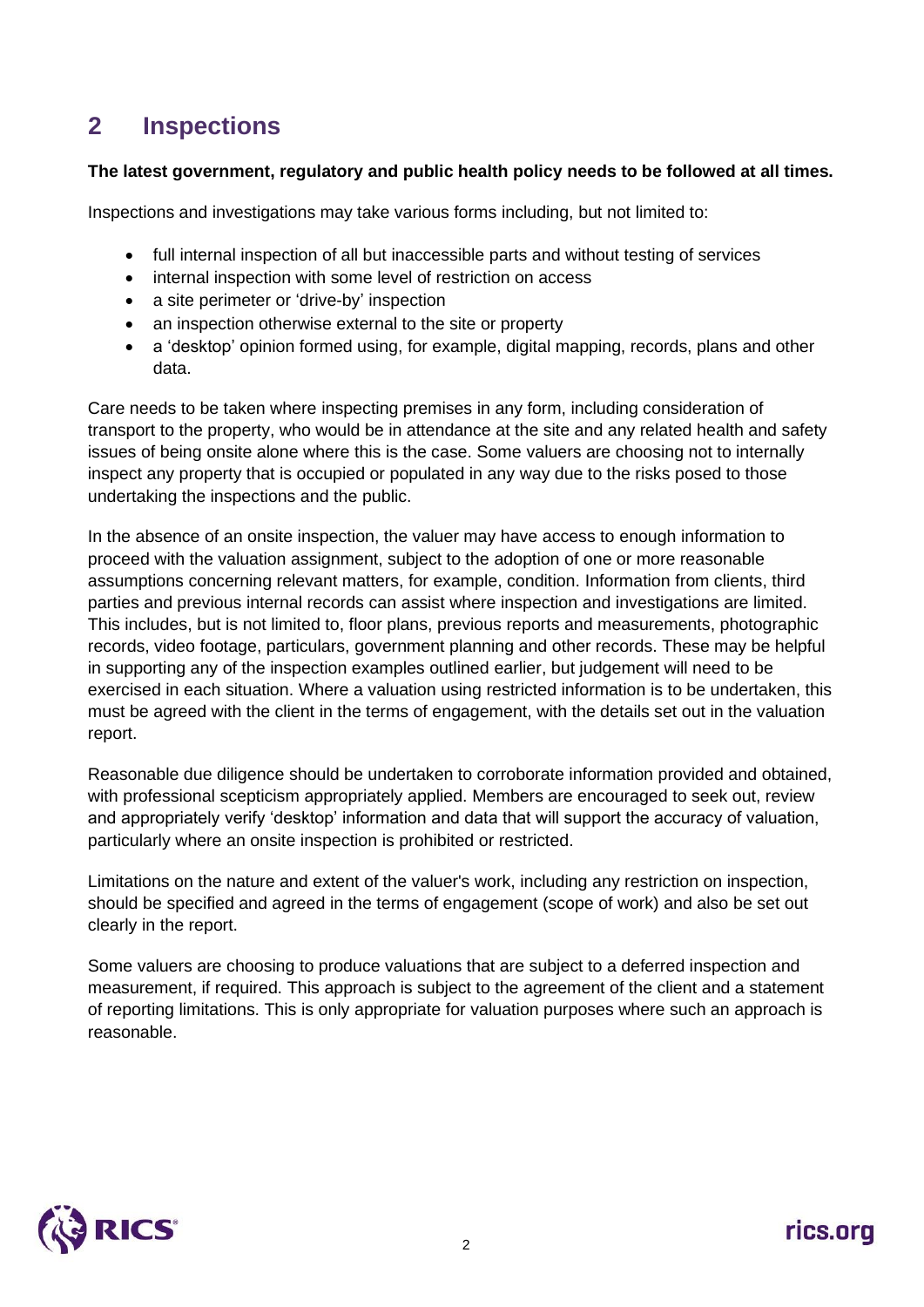Dispensing with an inspection because of COVID-19 restrictions does not automatically lead to the need for a declaration of material uncertainty in relation to the valuation opinion (see section 5), which in individual cases is a decision for the valuer (Red Book Global Standards VPS 3, 2.2 (o)). However, the latest practice alert 15 April 2020 states:

'If an RICS Regulated Member concludes that declaring material uncertainty is not appropriate, there should be a sound rationale to explain the decision-making process and this should be recorded for future reference.'

In some circumstances, valuers may conclude that they are unable to form an opinion of value from the information collected and provided – in which case they should decline the instruction following an appropriate discussion with their client. The final decision on this rests with the valuer, not the instructing party.

Valuers should carefully consider their liability under any instruction, including whether this is impacted by any limitations, restrictions or assumptions. Some valuers are choosing to limit their liability where they are providing a restricted service. See section 7 for information on professional indemnity insurance and liability capping.

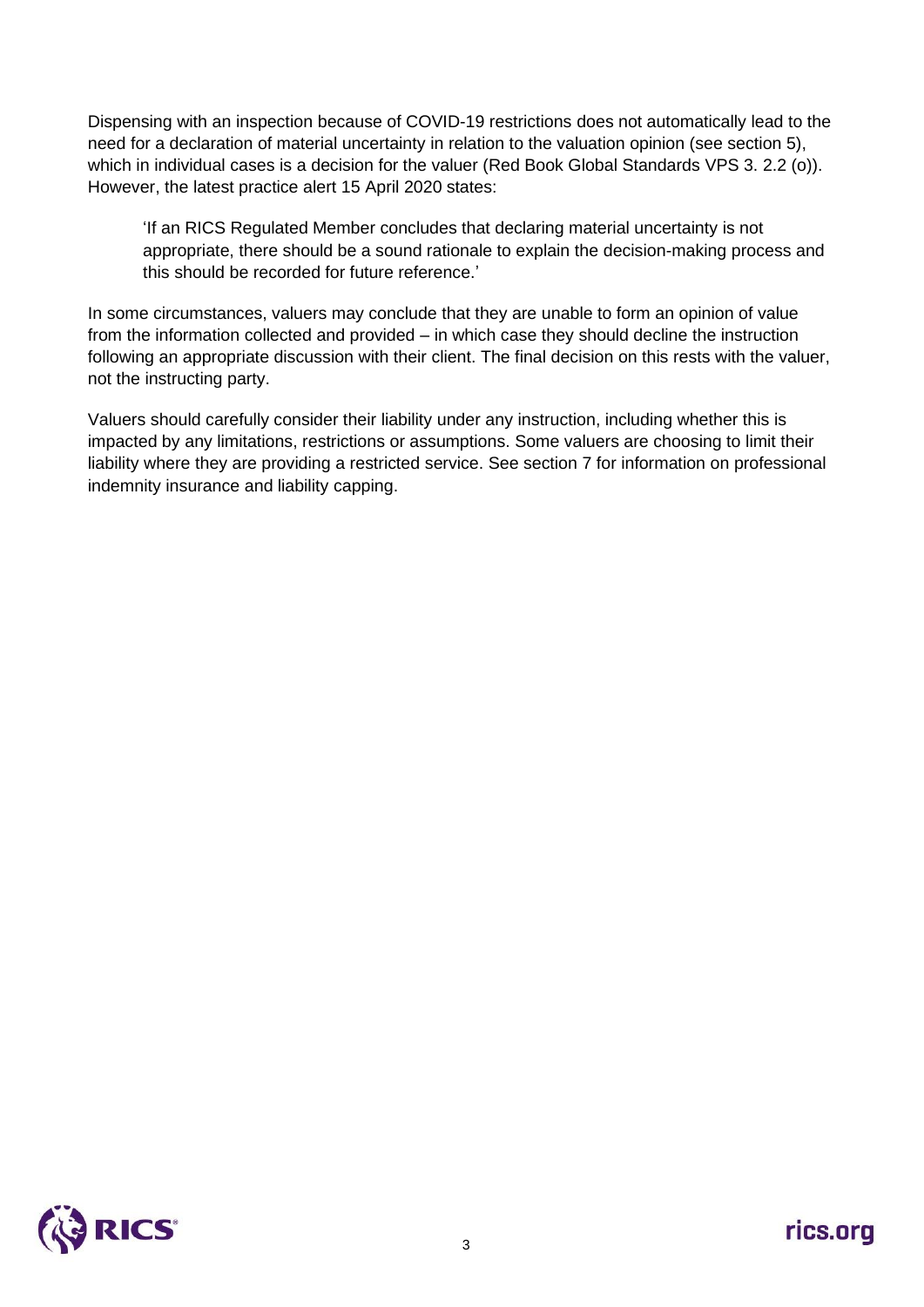## **3 Inspection, investigation and RICS Valuation Global Standards**

#### **3.1 Valuing without an inspection or with inspection limitations**

Although **not** undertaking an inspection of a specified physical asset may be a divergence from normal valuation practice in relation to the particular class of asset and for the purpose for which the valuation is undertaken, in the current context it is not a 'departure' in RICS Valuation – Global Standards (Red Book Global Standards) terms. What constitutes a 'departure' is described in PS 1.6.

While 'inspections and investigations must always be carried out to the extent necessary to produce a *valuation* that is professionally adequate for its purpose' (VPS 2.1), RICS recognises that circumstances in individual cases vary widely and differing needs will arise. VPS 2.1 goes on to say:

'Any limitations or restrictions on the *inspection*, inquiry and analysis for the purpose of the valuation assignment must be identified and recorded in the *terms of engagement* (VPS 1.3.2 (i)) and also in the report (VPS 3.2.2 (g))'.

Restrictions are therefore possible. Red Book Global Standards adds that:

'Except in the circumstances described in the section 'Revaluation without reinspection' [at VPS 2.2] ... valuers are reminded that to dispense voluntarily with an *inspection* or examination of physical assets may introduce an unacceptable degree of risk in the valuation advice to be provided' (VPS 2.1.3).

The emphasis here is on 'may' – it is not ruled out.

Dispensing with an inspection in current circumstances (which may vary widely between local and national jurisdictions and localities according to the stage that the pandemic may have reached and the prevention or containment measures in place) is, almost without exception, not voluntary, as the RICS Valuation Practice Alert 15 April 2020 makes clear:

'...inspecting property may be difficult either through firms' own internal procedures, Government imposed restrictions or unwillingness of occupants to grant access*.*'

In the present context all guidance and restrictions issued by the relevant jurisdictional authority in relation to COVID-19 can be regarded as 'authoritative requirements' (PS 1.4), whether or not, or not yet, embodied in law or regulation. This reinforces the fact that a valuation undertaken in these circumstances without an inspection will still be fully compliant with the requirements of Red Book Global Standards.

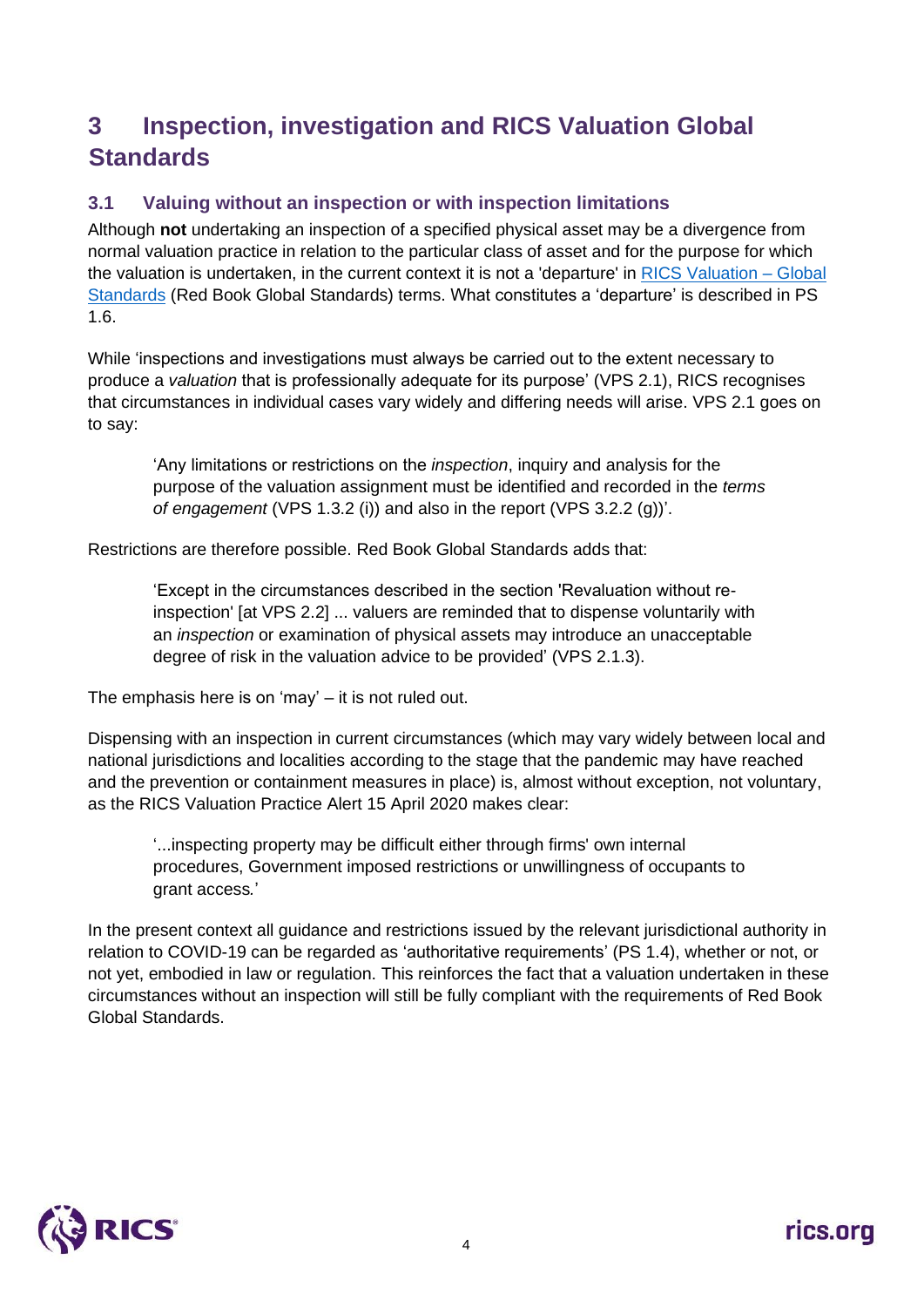#### **3.2 Inspection information from third parties**

Where an inspection cannot be undertaken or is otherwise limited, an increased focus may be placed on information or data obtained from third parties. Red Book Global Standards VPS 2.1.8 makes clear that:

'…the valuer should consider whether the information is credible and may be relied on without adversely affecting the credibility of the valuation opinion. In that event, the assignment may proceed. Significant inputs provided to the valuer (for example, by management or owners) that materially affect the valuation outcome but about which the valuer considers some element of doubt arises will require assessment, investigation and/or corroboration, as the case may be. In cases where the credibility or reliability of information supplied cannot be supported, such information should not be used.'

Being alert to the position regarding data protection of that information is also important. The RICS guidance note *Comparable evidence in real estate valuation* states that in many cases:

'…evidence will be provided by third parties such as the owners, tenants or occupiers of similar real estate, or their agents. Questions of commercial confidentiality or statutory data protection may arise, which might mean that sources and figures cannot be confirmed, but this should not invalidate the use of the data in arriving at an opinion of value, provided confidentiality issues can be respected. Valuers need to be aware of any local data protection or confidentiality legislation that may apply in their jurisdiction and act accordingly. For example, it may be necessary to obtain permission to use data on comparable transactions, especially if this is going to be published in a report or used in judicial proceedings.'

Reliance on third party information is referred to at section 7 below.

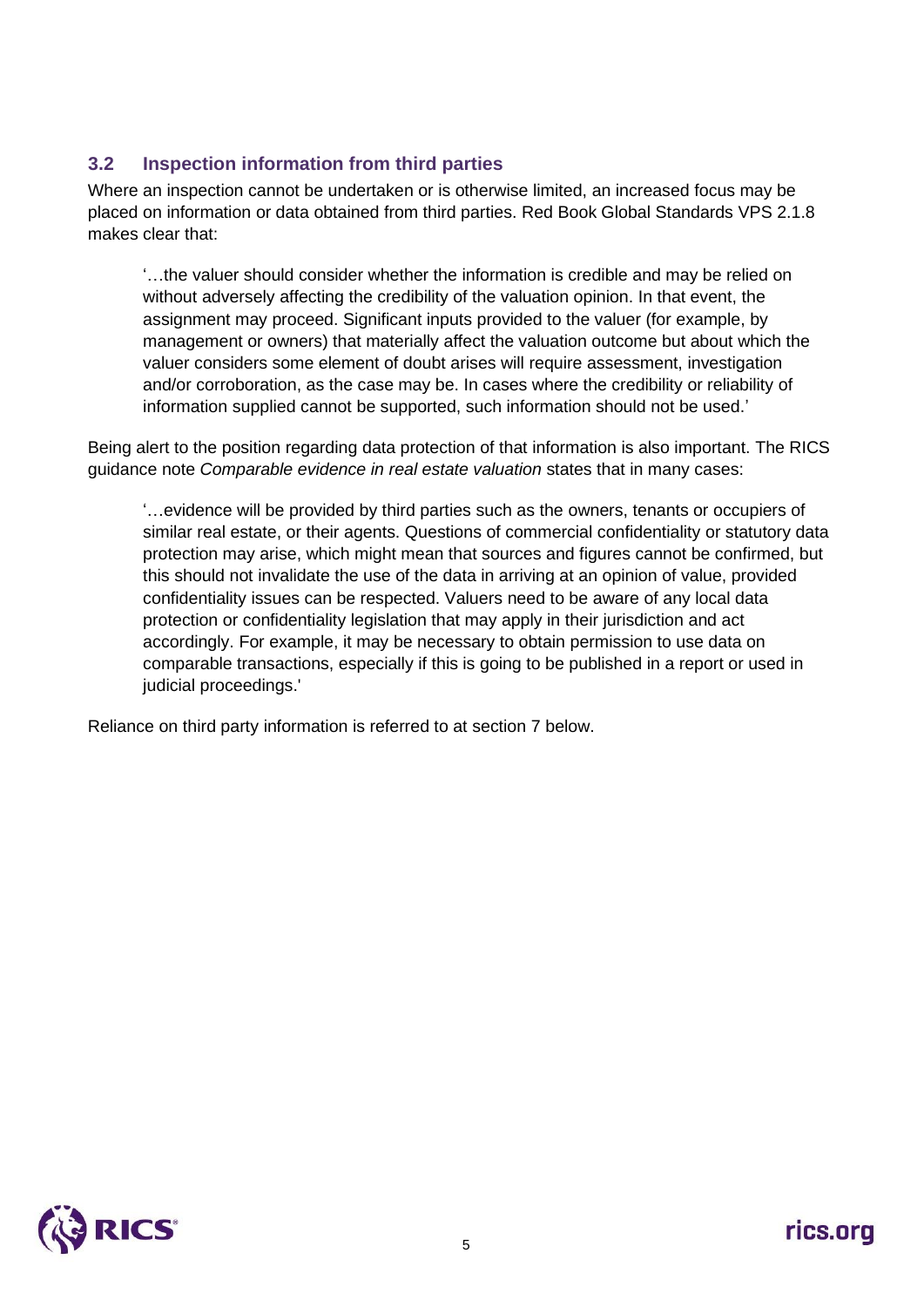### **4 Ensuring compliance with RICS standards**

If, for reasons relating to COVID-19, an inspection cannot be made in circumstances where it otherwise would be, the valuer or firm must do the following.

- Be satisfied that continuing with the instruction is proper, or that it can be accepted 'subject to certain conditions, for example that the *valuation* will not be published or disclosed to *third parties*' (VPS 1.3.2 (j)).
- Ensure that the nature of the restriction on service (i.e. dispensing with an inspection) is clearly specified in the terms of engagement (VPS 1.3.2 (j)) and in the report (VPS 3.2.2 (g)), and that any assumptions made in consequence of the restriction are also expressly specified (VPS 4.8 Assumptions and VPS 4.9 Special assumptions). Being clear about the scope of work is fundamental to the issues of risk, liability and insurance (as detailed in VPS 1.3 and VPS 3.2) and it is therefore particularly important that the terms of engagement are expressly agreed with the client. The RICS guidance note *Risk, liability and insurance in valuation work* (2nd edition January 2018), addresses these points in section 6.6 – although UK-specific, it may provide some assistance to those operating under non-UK jurisdictions.
- Retain a proper record of the rationale for dispensing with an inspection (VPS 2.1 and VPS 2.3) underpinned by an assessment of risk to the soundness of the valuation. The record will vary according to individual circumstance but should be appropriate and concise.

It is not possible to have a standard form of words in the terms of engagement to cover all situations, because markets, market sectors and individual asset classes may or will be impacted in different ways. An inspection may not be ruled out in every instance, unless government advice has stated that this is the position. However, in cases where all parties recognise and agree that an inspection is inappropriate at the date concerned, including wording similar to 'as agreed, compliance with current [government/jurisdictional requirements and/or guidance] in relation to the COVID-19 pandemic preclude an inspection' should suffice. What is important is that any consequential assumptions and, subject to the jurisdictional context, any recognised and agreed limitations on liability (e.g. in relation to matters that could only have been revealed on inspection) are specified.

Where the purpose of the valuation has greater implications around risk and liability, such as secured lending, greater caution may need to be exercised by the member or firm about accepting the instruction if inspection is not possible, particularly in relation to risk and liability.

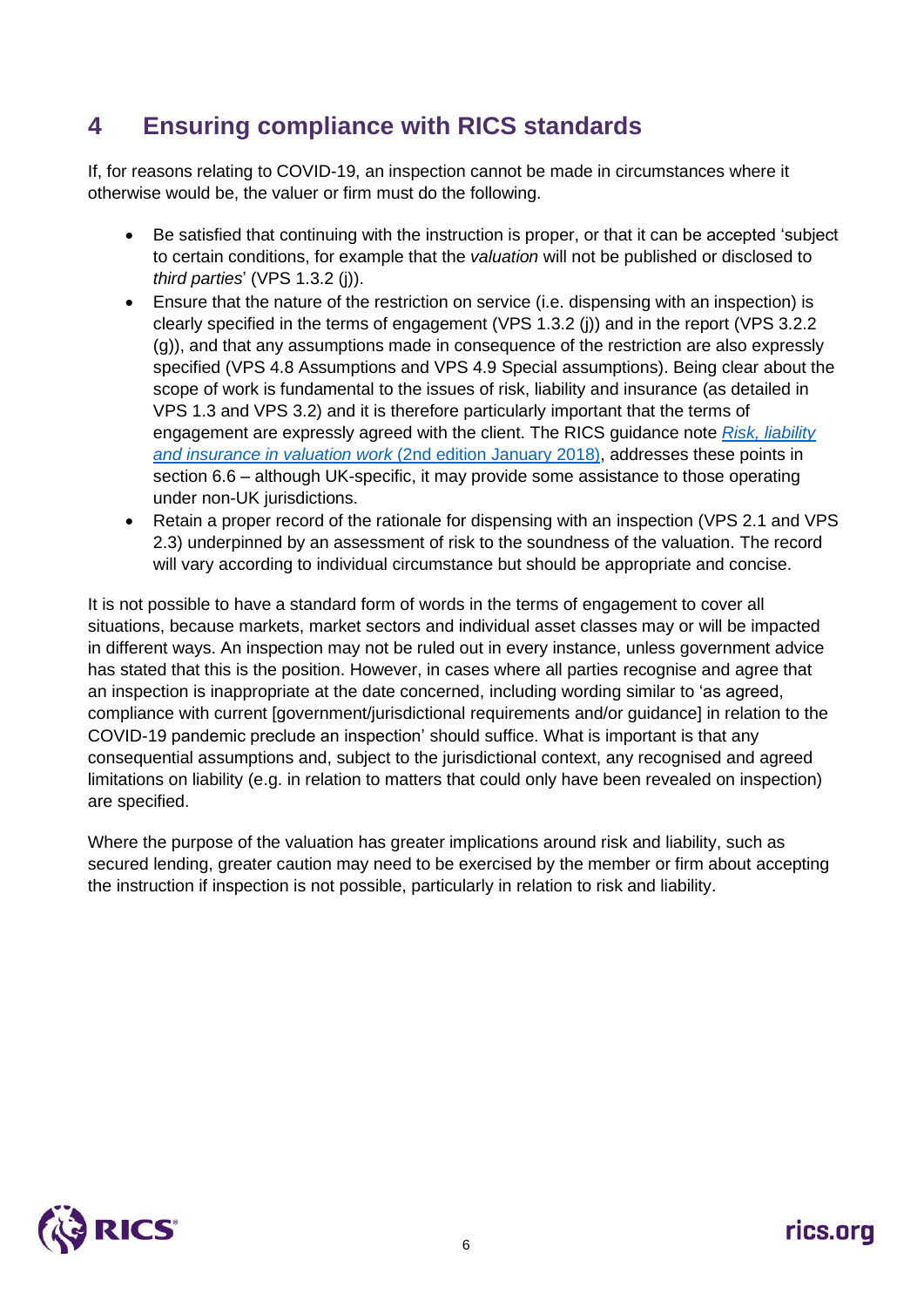### **5 Material valuation uncertainty**

The more severe the current COVID-19 impact on individual markets, and the more unpredictable the consequences, the more likely that material uncertainty may need to be declared. In all cases, the principles and guidance set out in Red Book Global Standards should continue to be followed. For this purpose, a pandemic can be regarded as, or as equivalent to, a 'natural event' (VPGA 10).

In considering the degree of uncertainty at a specified valuation date, careful regard should be had to the level of activity in the relevant market and the existence, and degree of reliability, of recent or contemporary evidence. See the RICS guidance note Comparable evidence in real estate valuation for more information.

At the date of publication, current circumstances related to the global COVID-19 pandemic are leading some RICS-regulated members to include 'material valuation uncertainty' declarations in their reporting and advice. This does not mean that those members are currently unable to value valuation under these circumstances provides a key function to support markets and stakeholders. However, 'if a failure to draw attention to material uncertainty gave a client the impression that greater weight could be attached to the opinion than was warranted, the report would be misleading' (VPS 3.2.2 (o)). These decisions should be made on a case-by-case basis.

Springtime is traditionally a busy period for valuation and other financial reporting. In a fastchanging global situation, RICS-regulated members need to be alert to circumstances at the valuation date. RICS has provided a suggested form of words to support RICS-regulated members who have made the independent decision to report material valuation uncertainty.

'The outbreak of the Novel Coronavirus (COVID-19), declared by the World Health Organisation as a 'global pandemic' on 11 March 2020, has impacted global financial markets. Travel restrictions have been implemented by many countries.

Market activity is being impacted in many sectors. As at the valuation date, we consider that we can attach less weight to previous market evidence for comparison purposes, to inform opinions of value. Indeed, the current response to COVID-19 means that we are faced with an unprecedented set of circumstances on which to base a judgement.

Our valuation(s) is/are therefore reported on the basis of 'material valuation uncertainty' as per VPS 3 and VPGA 10 of the RICS Red Book Global. Consequently, less certainty – and a higher degree of caution – should be attached to our valuation than would normally be the case. Given the unknown future impact that COVID-19 might have on the real estate market, we recommend that you keep the valuation of [this property] under frequent review.'

Red Book Global Standards defines material uncertainty as 'where the degree of uncertainty in a valuation falls outside any parameters that might normally be expected and accepted' (VPS 3.2.2 (o)). It also explains circumstances of material uncertainty to assist the valuation process (with additional guidance in VPGA 10), but the decision to declare it remains with the independent valuer.

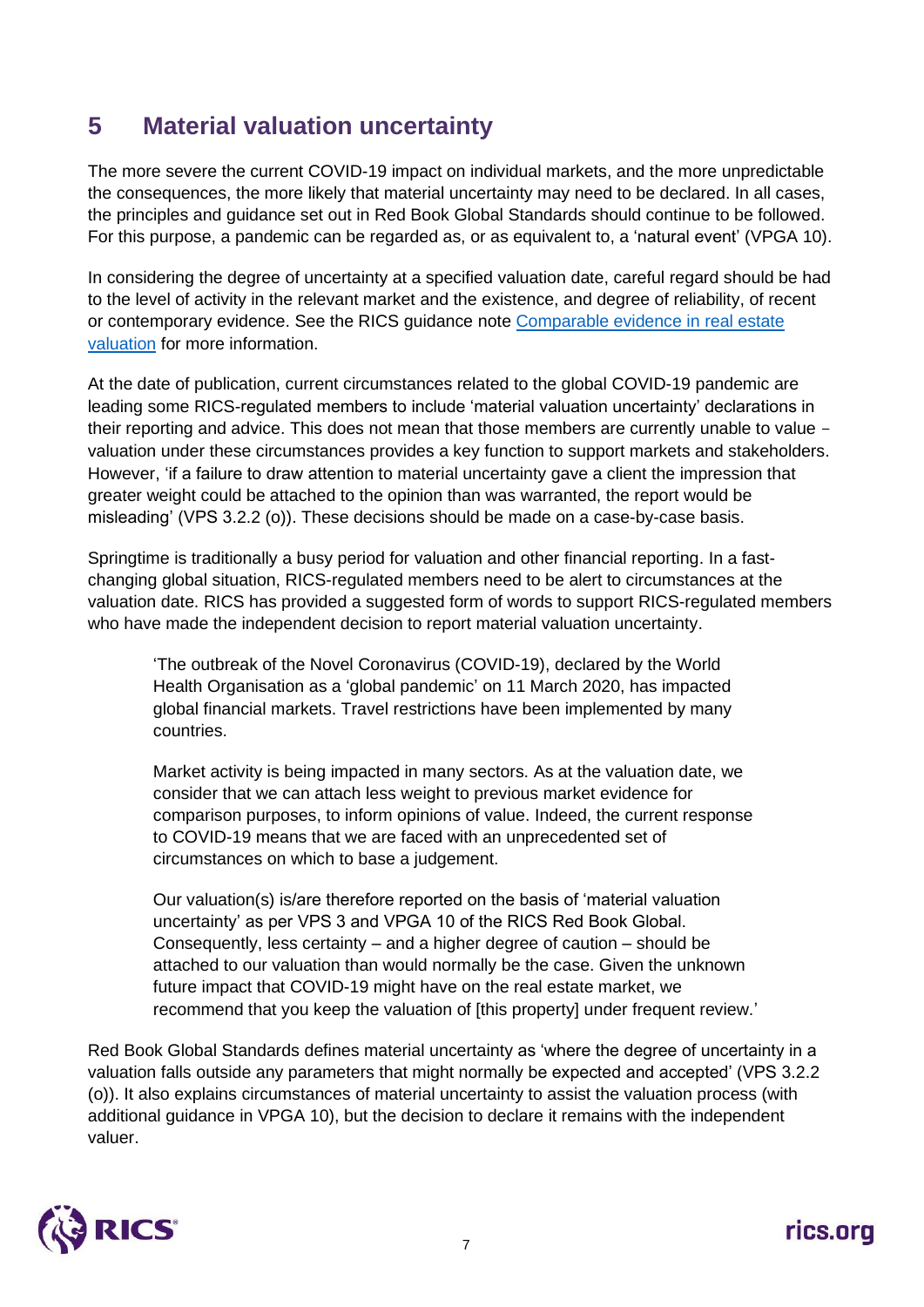## **6 Special valuation instructions, including special assumptions**

#### **6.1 Special valuation instructions**

RICS is being advised by stakeholders that some lenders, investors, institutions and other instructing parties are requiring special assumptions or some other change to valuation instructions to consider COVID-19.

Valuers should not feel pressured to agree unrealistic assumptions or special assumptions or report any valuation advice that will be used for ignoring the effects of COVID-19, where this would be unreasonable. Engagement with stakeholders during the crisis has led to some anecdotal reports of a misunderstanding of the difference between the market value of a property (VPS 4.4) and the investment value or worth of it to a particular owner or occupier (VPS 4.6). A dialogue with the client may be particularly important when settling the terms of engagement in order to ensure that the purpose and basis of value (VPS 1.3.2 (f) and (g)) fully accord with the client's needs, and that only reasonable and relevant assumptions or special assumptions are made (VPS 1.3.2 (k)). Particularly where market value is requested and reported, valuers will necessarily be heavily reliant on their professional knowledge and expertise when setting out their approach and reasoning (VPS 3.2.2 (l).

Examples of special instructions include valuation of the property at an agreed date prior to the crisis. Where such instructions and particular assumptions are required, these should be considered carefully in the light of the overall purpose and basis of the valuation, agreed and documented with the client and reported accordingly. It is critical that the integrity of the valuation, particularly where reporting market value, is not compromised by unreasonable or untenable assumptions.

Red Book Global Standards VPS 3. 2.2 (f) sub-paragraph 2 makes clear that:

'If there has been a material change in market conditions, or in the circumstances of a property, asset or portfolio, between the *valuation date* (where this is earlier than the date of the report) and the date of report, the valuer should draw attention to this. It may also be prudent in appropriate instances for the valuer to draw the client's attention to the fact that values change over time and a valuation given on a particular date may not be valid on an earlier or later date'.

All regulatory and other reporting requirements around valuation dates and circumstances must be followed.

#### **6.2 Assumptions and special assumptions**

References to valuation assumptions and special assumptions are made in VPS 4.8 and VPS 4.9 and they are also defined in the Red Book Global Glossary. The following is not intended to be an exhaustive replication and it is essential that Red Book Global Standards is followed where decisions on assumptions will be made.

VPS 1.3.2 (k) (to be read with VPS 4.8 and VPS 4.9) states that '*Assumptions* are matters that are reasonable to accept as fact in the context of the valuation assignment without specific investigation or verification' and 'A *special assumption* is an *assumption* that either assumes facts that differ from the actual facts existing at the *valuation date* or that would not be made by a typical market participant in a transaction on the *valuation date*'. It goes on to add 'Only *assumptions* and

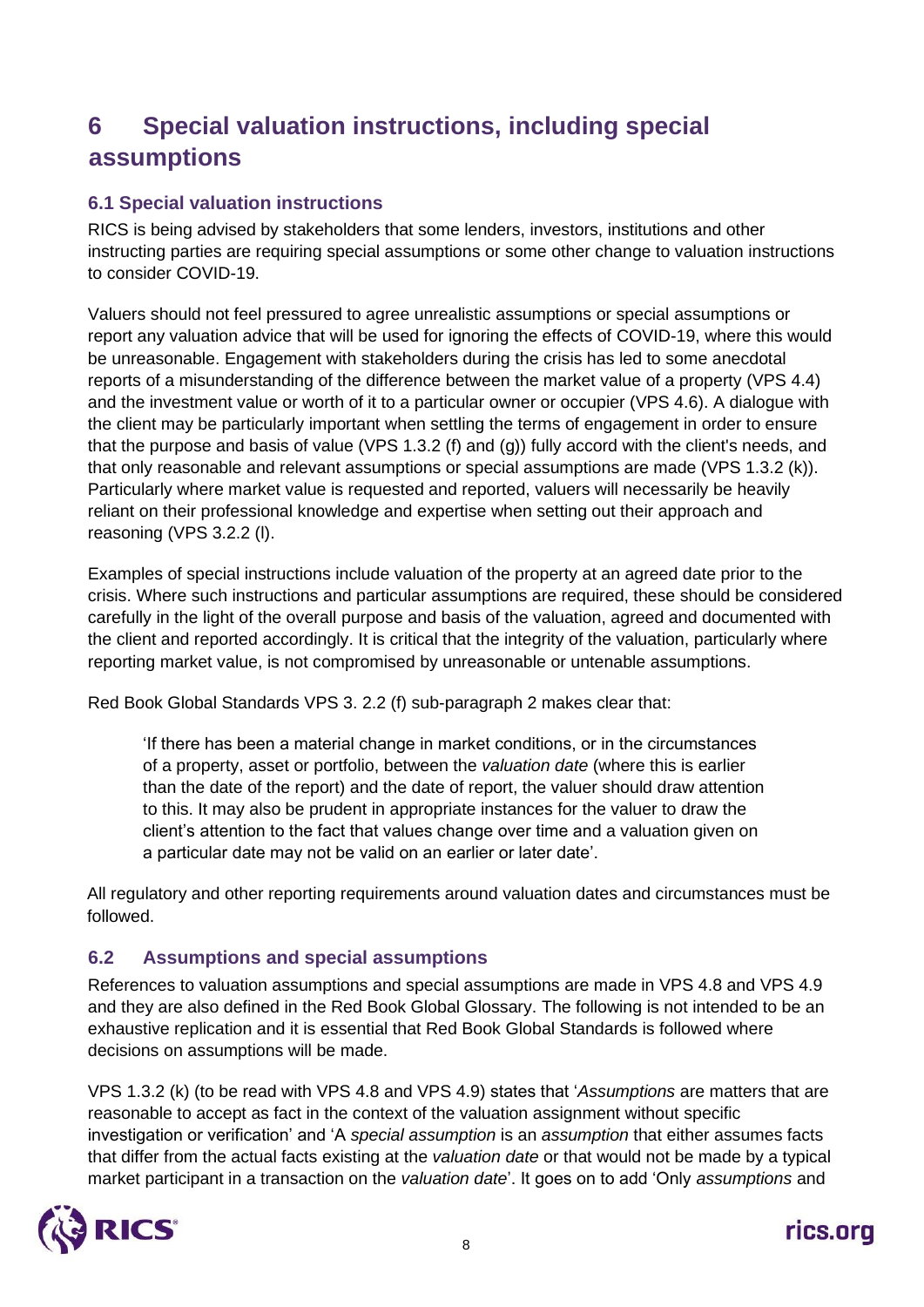*special assumptions* that are reasonable and relevant having regard to the purpose for which the valuation assignment is required should be made'.

VPS 3.2.2 (i) states that:

'All *assumptions* and any *special assumptions* must be set out in the report in full, together with any reservations that may be required and a statement that they have been agreed with the client. Both the valuation conclusion and the executive summary (if provided) should explicitly set out all *special assumptions* that have been made to arrive at the reported figure.'

Detailed advice and requirements concerning special assumptions are included in VPS 4.9. It should be noted that where market value is the agreed basis:

'the adoption of some *special assumptions* may qualify [but not wholly compromise] the application of market value. ... They are often particularly appropriate where the client is a lender and *special assumptions* are used to illustrate the potential effect of changed circumstances on the value of a property as a security' (VPS 4.9.7).

VPS 4.10 refers to valuations reflecting an actual or anticipated market constraint. It states at VPS 4.10.3 that:

'If an inherent constraint exists at the *valuation date*, it is normally possible to assess its impact on value. The constraint should be identified in the *terms of engagement*, and it should be made clear that the *valuation* will be provided on this basis. It may also be appropriate to provide an alternative *valuation* on the *special assumption* that the constraint did not exist at the *valuation date* in order to demonstrate its impact.'